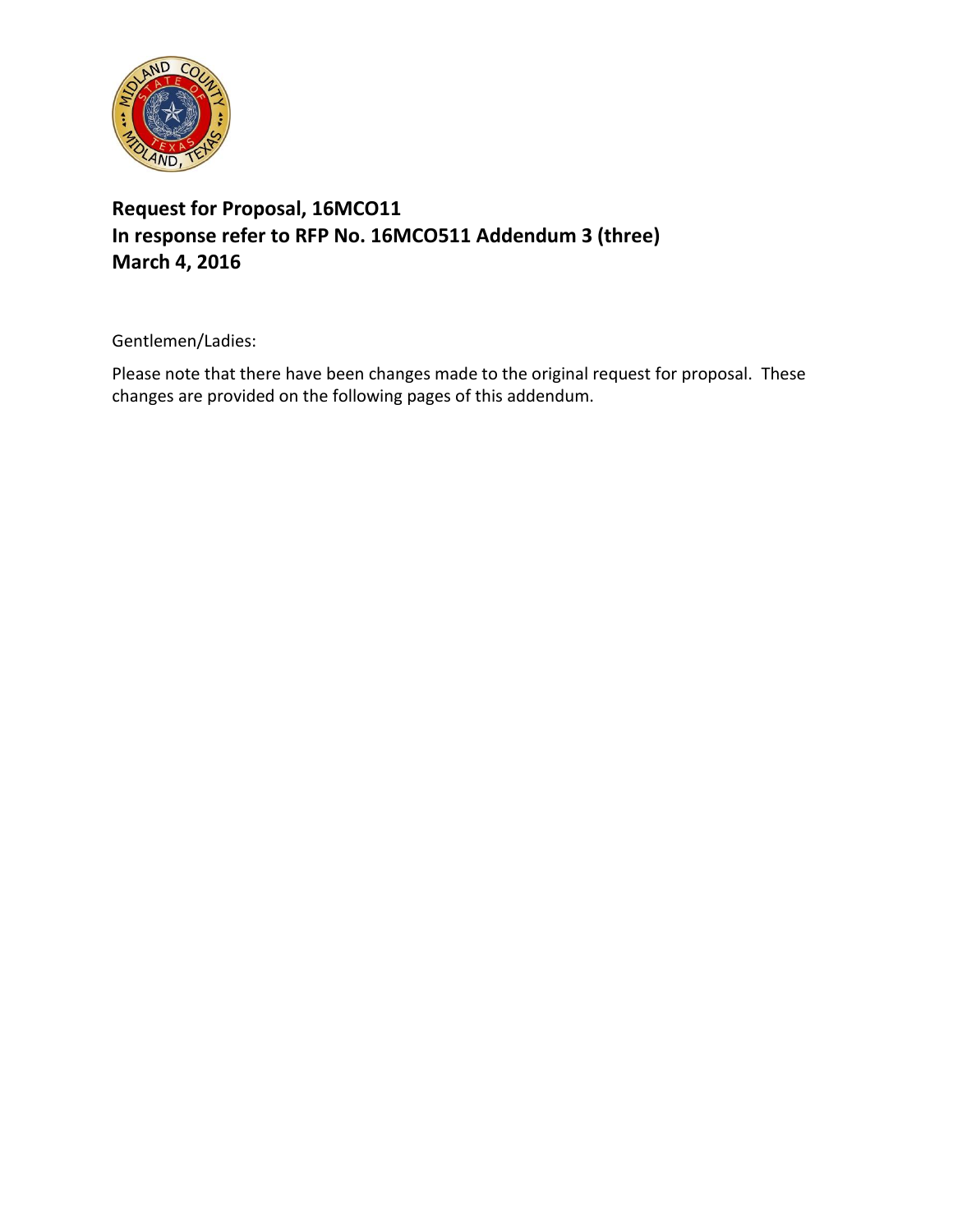



 MIDLAND, TEXAS 79701 312 N. BIG SPRING SUITE 100 (432) 687-0781 FAX (432) 687-5205

## **ADDENDUM**

| PROJECT:                                      | ADDENDUM NO. 3                |
|-----------------------------------------------|-------------------------------|
| <b>Midland County Amphitheatre</b>            | PAGES: 2                      |
| <b>Concrete Bid Package</b><br>Midland, Texas | DATE: March 4, 2016           |
|                                               | ARCHITECTS PROJECT NO.: 01515 |

OWNER: Midland County

TO: All persons that have project manuals and drawings.

The following items take precedence over drawings and project manual for the above named project and in closing a contract shall become a part of the contract documents.

\_\_\_\_\_\_\_\_\_\_\_\_\_\_\_\_\_\_\_\_\_\_\_\_\_\_\_\_\_\_\_\_\_\_\_\_\_\_\_\_\_\_\_\_\_\_\_\_\_\_\_\_\_\_\_\_\_\_\_\_\_\_\_\_\_\_\_\_\_\_\_\_\_\_\_\_\_\_

Where any item called for in the specifications or indicated on the drawings is supplemental here, the original requirements remain in effect. Consider all supplemental conditions as added to the specifications and drawings.

Where any original item is amended, voided and superseded here, the provisions of such items not specifically amended, voided or superseded remain in effect. \_\_\_\_\_\_\_\_\_\_\_\_\_\_\_\_\_\_\_\_\_\_\_\_\_\_\_\_\_\_\_\_\_\_\_\_\_\_\_\_\_\_\_\_\_\_\_\_\_\_\_\_\_\_\_\_\_\_\_\_\_\_\_\_\_\_\_\_\_\_\_\_\_\_\_\_\_\_\_

## ARCHITECTURAL

Item 1 Re: Construction Documents; Architectural Sheet ; Concrete thicknesses

Please note the following clarifications on concrete slab thicknesses:

Concrete flat work thicknesses shall be 4" priced and installed as indicated below:

Sidewalks (Greater than  $1/4$ " /  $1'-0$ ") = 4" Sidewalks (less than  $1/4$ " /  $1'-0$ ") = 4" At Spot light bases  $= 5"$ 

At Fixed Seating  $= 5$ "

All other locations 5" unless noted otherwise All walkways and ramps are flat slabs without thickened edges unless detailed otherwise.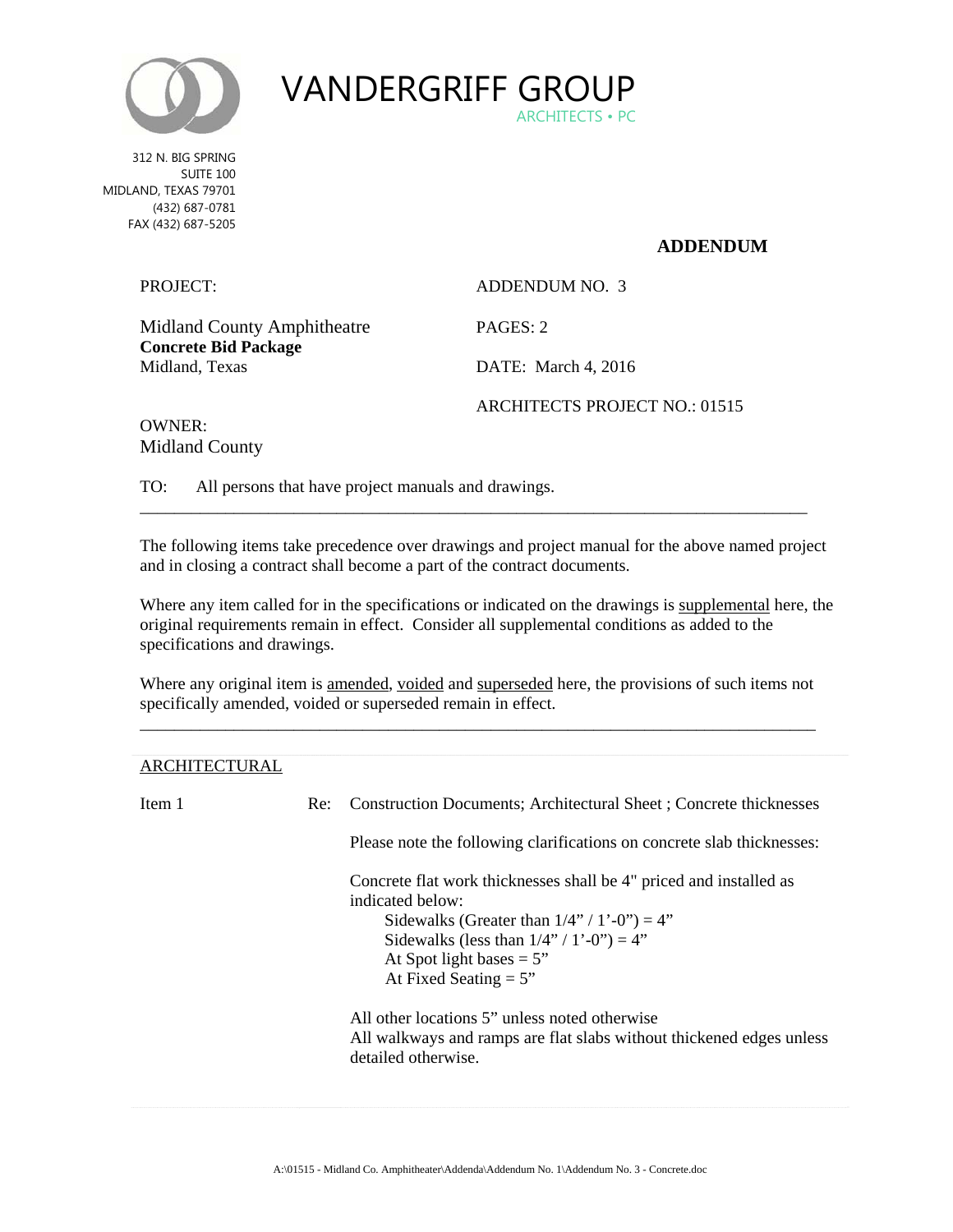| Item 2 | Re: | Construction Documents; Architectural Sheet SD-02; Clarification of<br>wall types and limits. Wall types and locations are shown on this sheet.                                                                                                                                     |
|--------|-----|-------------------------------------------------------------------------------------------------------------------------------------------------------------------------------------------------------------------------------------------------------------------------------------|
| Item 3 | Re: | Construction Documents; Architectural Sheet A-122, Detail 3 shows<br>1/2" diameter pipe sleeve for drainage. This should be placed every 32"<br>O.C.                                                                                                                                |
| Item 4 | Re: | RFP; Specifications Sheet 8; Work completion date of April 30, 2016<br>remains in effect for all concrete work. Pipe railings which are a<br>component of the Concrete Bid Package can be completed without<br>assessment of liquidated damages up to May 31, 2016 until 11:59 p.m. |

**\_\_\_\_\_\_\_\_\_\_\_\_\_\_\_\_\_\_\_\_\_\_\_\_\_\_\_\_\_\_\_\_\_\_\_\_\_\_\_\_\_\_\_\_\_\_\_\_\_\_\_\_\_\_\_\_\_\_\_\_\_\_\_\_\_\_\_\_\_\_\_\_\_\_\_\_\_\_\_\_\_\_\_\_\_\_\_\_\_\_**